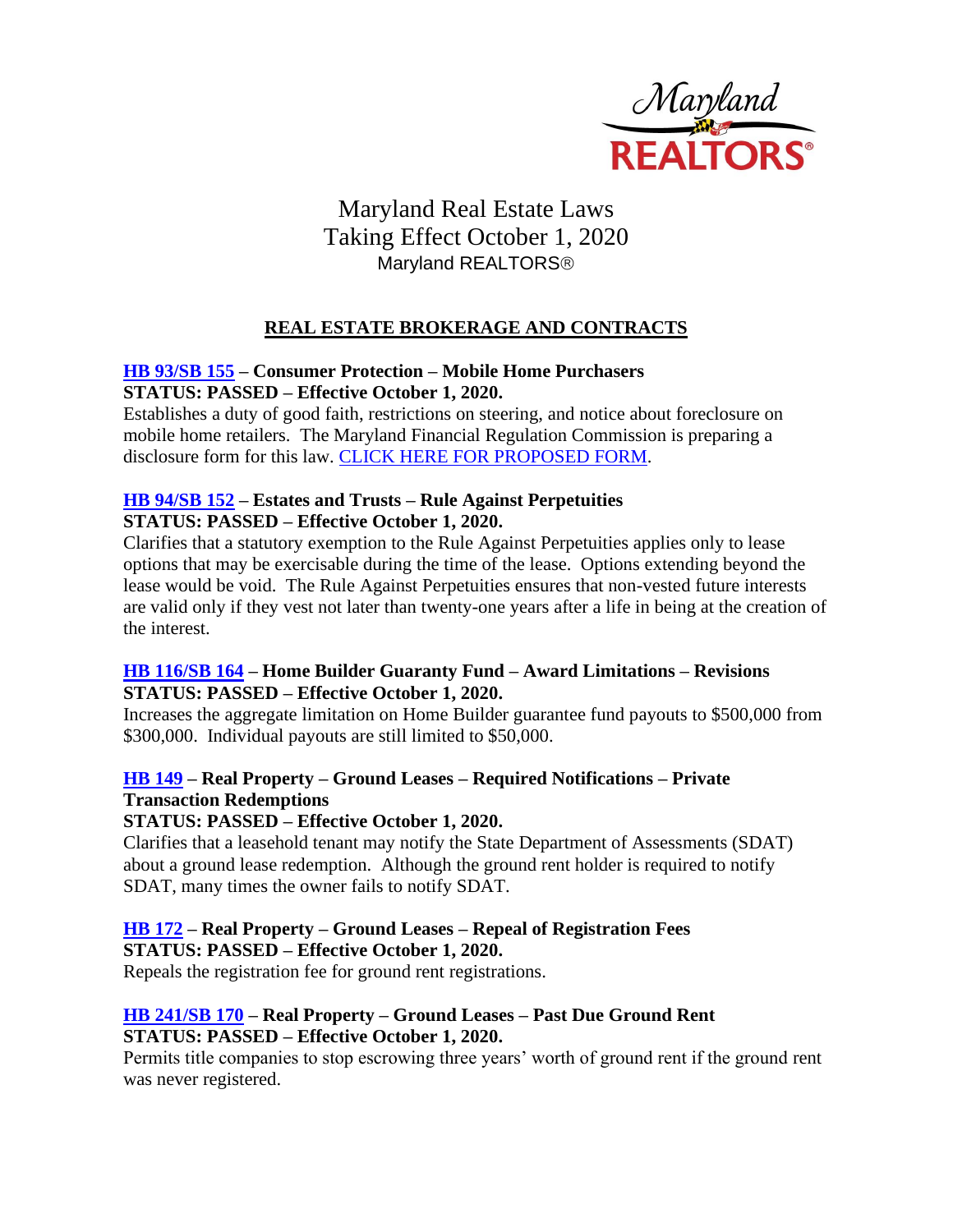#### **[HB 349/SB 280](http://mgaleg.maryland.gov/mgawebsite/Legislation/Details/hb0349) – Occupational and Professional Licensing – Service Members, Veterans, and Military Spouses – Revisions to Reciprocity Requirements STATUS: PASSED – Effective October 1, 2020.**

Amends the expedited licensing law for licensing bodies like the Real Estate Commission. Clarifies that a service member, veteran or military spouse can receive an expedited license based on the individual having held the same license in good standing in another state for at least one year. It clarifies that an applicant seeking multiple licenses must show good standing for all the licenses.

#### **[HB 481/SB 131](http://mgaleg.maryland.gov/mgawebsite/Legislation/Details/sb0131) – State Highways – Commercial Signs in Rights–of–Way – Penalties STATUS: PASSED – Effective October 1, 2020.**

Although these bills were not identical, both increased the penalties for violations of commercial signs in state right-of-ways. SB 131 was passed and keeps the current fine at \$25 but increases the fine to \$100 if the commercial sign is affixed to a state sign, signal or marker. HB 481 would have increased all fines to a maximum of \$1,000 but did not pass.

## **[HB 1077](http://mgaleg.maryland.gov/mgawebsite/Legislation/Details/hb1077) – Real Property – Deletion of Unlawful Ownership Restrictions – Exemption from Fees and Surcharges**

## **STATUS: PASSED – Effective October 1, 2020.**

Prior legislation created an easier process to remove illegal covenants affecting race, religious belief or national origin from property records for community groups and homeowners. This legislation eliminates the fees associated with recording such documents.

## **[HB 1084/SB 154](http://mgaleg.maryland.gov/mgawebsite/Legislation/Details/hb1084) – Real Property – Recordation of Deeds – Assignments of Rents and Assignments of Leases for Security Purposes**

#### **STATUS: PASSED – Effective October 1, 2020.**

Adds assignment of rents and assignment of leases for security purposes to the statute allowing a deed to be recorded or released without needing a certificate of preparation by an attorney admitted to the Maryland Bar.

## **[HB 1182/SB 806](http://mgaleg.maryland.gov/mgawebsite/Legislation/Details/hb1182) – Real Property – Redemption or Extinguishment of Ground Rents STATUS: PASSED – Effective October 1, 2020.**

Creates a clearer process to redeem a ground rent that may have multiple sub leases.

#### **[HB 1444/SB 531](http://mgaleg.maryland.gov/mgawebsite/Legislation/Details/hb1444) – Discrimination – Definition of Race – Hair Texture and Hairstyles STATUS: PASSED – Effective October 1, 2020.**

Clarifies that certain hairstyles associated with race are included in the definition of race under anti-discrimination laws. Traits associated with race include hair texture, afro hairstyles and protective hairstyles "like braids, twists and locks."

## **[HB 1446/SB 350](http://mgaleg.maryland.gov/mgawebsite/Legislation/Details/hb1446) – State Real Estate Commission – Continuing Education Requirements – Ethics and Professionalism**

## **STATUTS: PASSED – Effective October 1, 2020**

Requires a professionalism component as part of the 3-hour mandatory Ethics Class. Does not increase the total number of hours required for continuing education.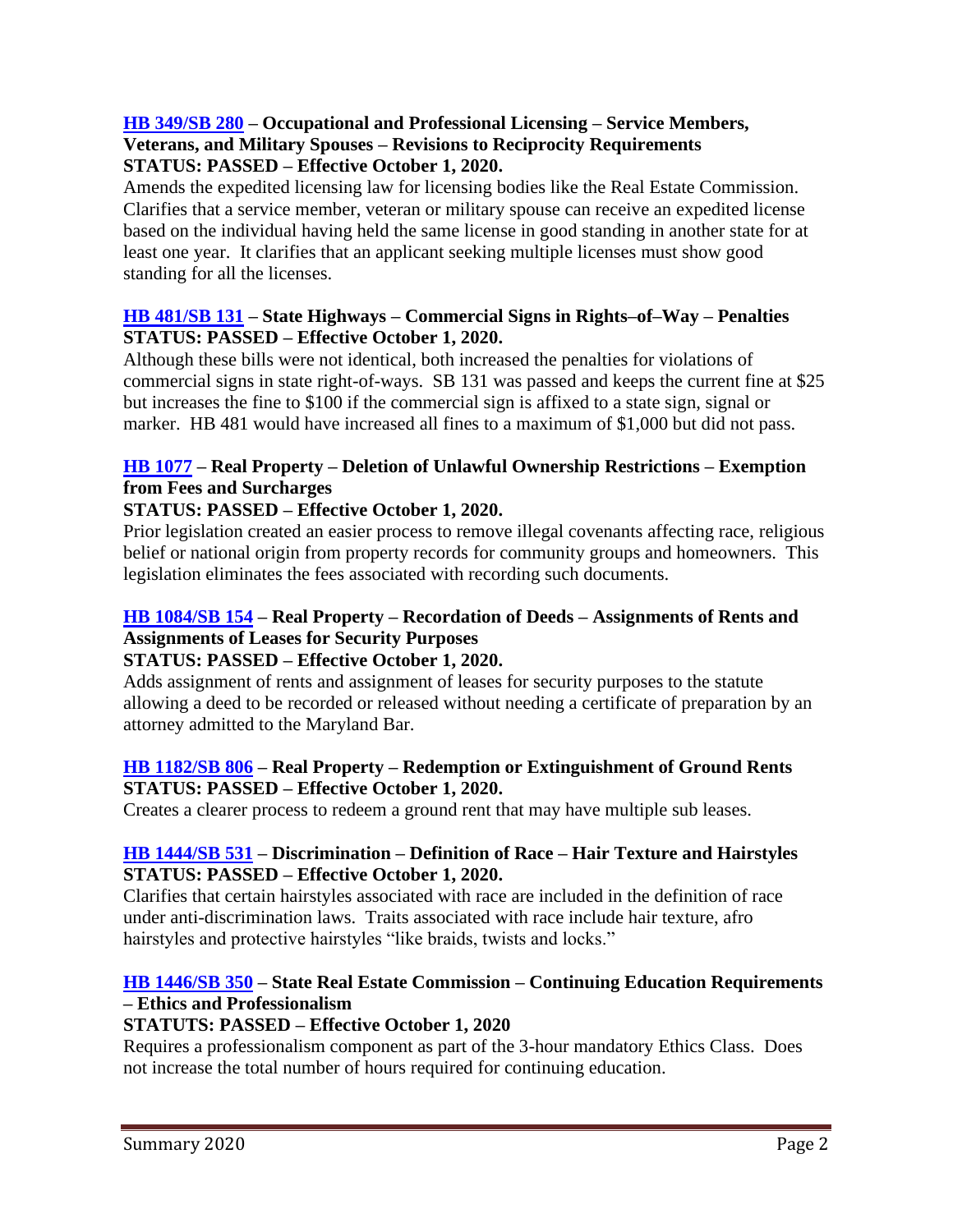# **[SB 6](http://mgaleg.maryland.gov/mgawebsite/Legislation/Details/sb0006) – State Real Estate Commission – Sunset Extension**

**STATUS: PASSED – Effective October 1, 2020.**

Extends the authority of the Real Estate Commission for another 10 years until July 1, 2032.

## **[SB 570](http://mgaleg.maryland.gov/mgawebsite/Legislation/Details/sb0570) – Real Property – Notice of Easements, Covenants, Restrictions, and Conditions – Recordation**

## **STATUS: PASSED – Effective October 1, 2020.**

Authorizes a notice of easement, covenants or other property restriction to be recorded in the land records. Because title searches do not examine the entire title of a property, there are times when easements and other property restrictions are missed. By allowing a notice to be recorded closer to sale, the property restriction is more likely to be discovered by a title search. The bill is not mandatory but allows parties who wish to enforce their rights to record the notice.

# **[SB 636](http://mgaleg.maryland.gov/mgawebsite/Legislation/Details/sb0636) – Maryland Revised Uniform Law on Notarial Acts – Requirements for Appointment as a Notary Public – Alterations**

## **STATUS: PASSED – Effective October 1, 2020.**

The bill delays sections of the Notary law passed year which adds new education requirements and testing for notaries. The bill would have also delayed the provisions of the law permitting remote notarization, but those provisions were amended so that remote notarization could take effect this Fall. Due to the COVID-19 Pandemic, the Governor issued an emergency order making the remote notary provisions in the law effective as of March 30th, 2020. If this emergency order is rescinded before October 1, 2020 and without further direction on this matter, remote notarizations will be suspended until the October 1, 2020 effective date.

## **COMMON OWNERSHIP COMMUNITIES**

## **[HB 25/SB 293](http://mgaleg.maryland.gov/mgawebsite/Legislation/Details/hb0025) – Condominiums and Homeowners Associations – Amendments to Declarations and Governing Documents**

#### **STATUS: PASSED – Effective October 1, 2020.**

Changes the notice requirements of Common Ownership Communities (CoCs) to lenders. Sometimes governing documents require the notice and approval of lenders to make changes. This legislation still requires CoCs to give notice but if the lender does not object within 60 days, it is assumed that the lender granted consent. The bill does not apply to amendments altering the priority of the lien or materially impairing the unit as collateral. The bill would also not impair the rights of the holder under the mortgage or deed of trust. In these three instances, the lender must still give express consent.

#### **[HB 108/SB 175](http://mgaleg.maryland.gov/mgawebsite/Legislation/Details/hb0108) – Condominiums – Responsibility for Property Insurance Deductibles STATUS: PASSED – Effective October 1, 2020.**

Makes changes to the current law regarding insurance coverage of condominium common areas. Clarifies that the Condominium association's insurance is responsible for damages to the common areas originating outside of the condominium and not just damages from within the common areas. The bill also clarified that if the damage results from an owner's unit, the